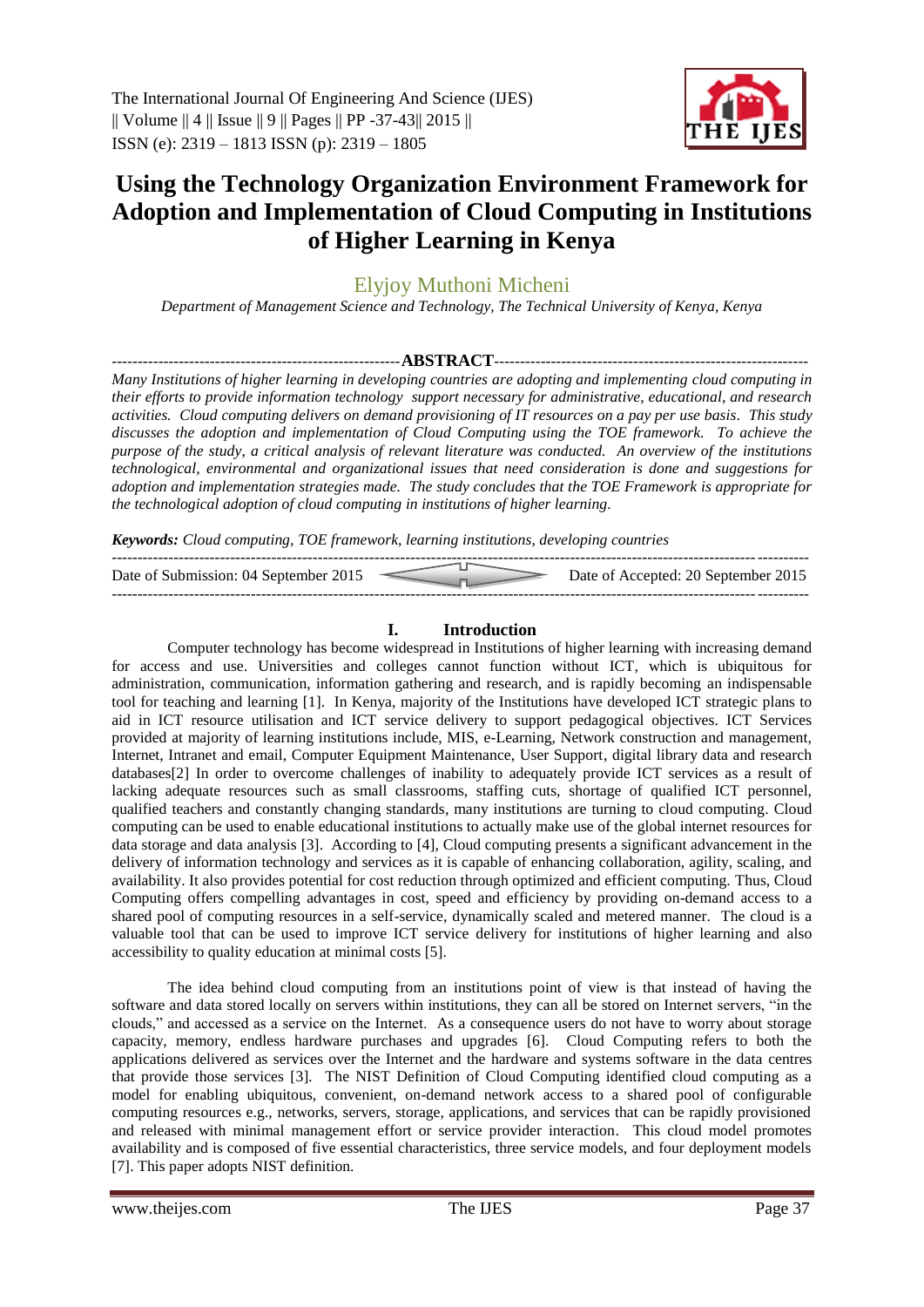Kenya, like many other developing countries is characterized by many Institutions of higher learning not having access to adequate resources for research and teaching activities and lecturers have high teaching workloads. Information Technology services, such as machines and educational software applications, in most universities are required intensively only in a short period, due to the structure of teaching semesters, while other Information Technology services such as email and storage services are required in a regular basis. Both these types of Information Technology services can be offered by cloud computing [8].

## **II. Objective**

The objective of this study is to investigate cloud computing adoption and implementation issues and formulate suggestions for cloud adoption strategies for effective utilization of cloud resources for learning institutions in Kenya.

#### **III. Methodology**

The research was exploratory in nature and used a literature search to study related works and have a comparison of different environments of cloud computing to identify issues that need consideration for effective adoption and implementation of cloud computing in institutions of higher learning. According to [9] the objective of exploratory research is to gain familiarity with a phenomenon or to achieve new insights into it.

## **IV. Characteristics of cloud computing**

The characteristics of cloud computing include on-demand self service, broad network access, resource pooling, rapid elasticity and measured service. On-demand self service means that institutions can request and manage their own computing resources. Broad network access allows services to be offered over the Internet or private networks. Pooled resources means that customers draw from a pool of computing resources, usually in remote data centres. Services can be scaled larger or smaller; and use of a service is measured and customers are billed accordingly [10].

#### **Cloud Computing Framework**

According to [7], the Service Models of Cloud Computing are Software as a Service (SaaS), Platform as a Service (PaaS) and Infrastructure as a Service (IaaS). [12]observed that the three models are foundations upon which universities can implement cloud computing, and are described as follows:

*Software as a Service (SaaS):* The applications are hosted by a cloud service provider and made available to customers over a network, typically the Internet. The applications are accessible from various client devices through either a thin client interface, such as a web browser, or a program interface [13]

*Platform as a Service (PaaS):* Is the capability provided to the consumer to deploy onto the cloud infrastructure consumer-created or acquired applications created using programming languages, libraries, services, and tools supported by the provider. The consumer does not manage or control the underlying cloud infrastructure including network, servers, operating systems, or storage, but has control over the deployed applications and possibly configuration settings for the application-hosting environment [3].

*Infrastructure as a Service (IaaS):* Is the capability provided to the consumer to process, store and network so that the consumer is able to deploy and run arbitrary software, which can include operating systems and applications. The consumer does not manage or control the underlying cloud infrastructure but has control over operating systems, storage, and deployed applications; and possibly limited control of select networking components such as host firewalls [3].

#### **Deployment of cloud services:**

Cloud services are typically made available via a private cloud, community cloud, public cloud or hybrid cloud. 1) Public cloud: Is available via the Internet for public use, and can be free or subscription pricing for individuals or organizations 2) Private cloud: Is a dedicated cloud for exclusive use by a specific organization or enterprise. It is sometimes called an enterprise cloud and can be on-premise or off-premise hosted by a thirdparty provider 3) Community cloud: Is shared by various organizations in support of a specific community and it can be either off-premise or on-premise 4) Hybrid cloud: Is a mix of the specified cloud models cited above, or the use of technologies selected for their cloud capabilities integrated into traditional data centres [4].

The inter-relationships and the necessary connections of the NIST cloud computing characteristics and models were specified by Jerry Bishop, the Chief Information Officer at Chippewa Valley Technical College in Wisconsin. These clearly show the five characteristics, the service models, and the deployment models and how they interrelate and work together in a model of cloud computing [11]. These interrelationships with the characteristics, service and deployment models are shown in figure 1 below.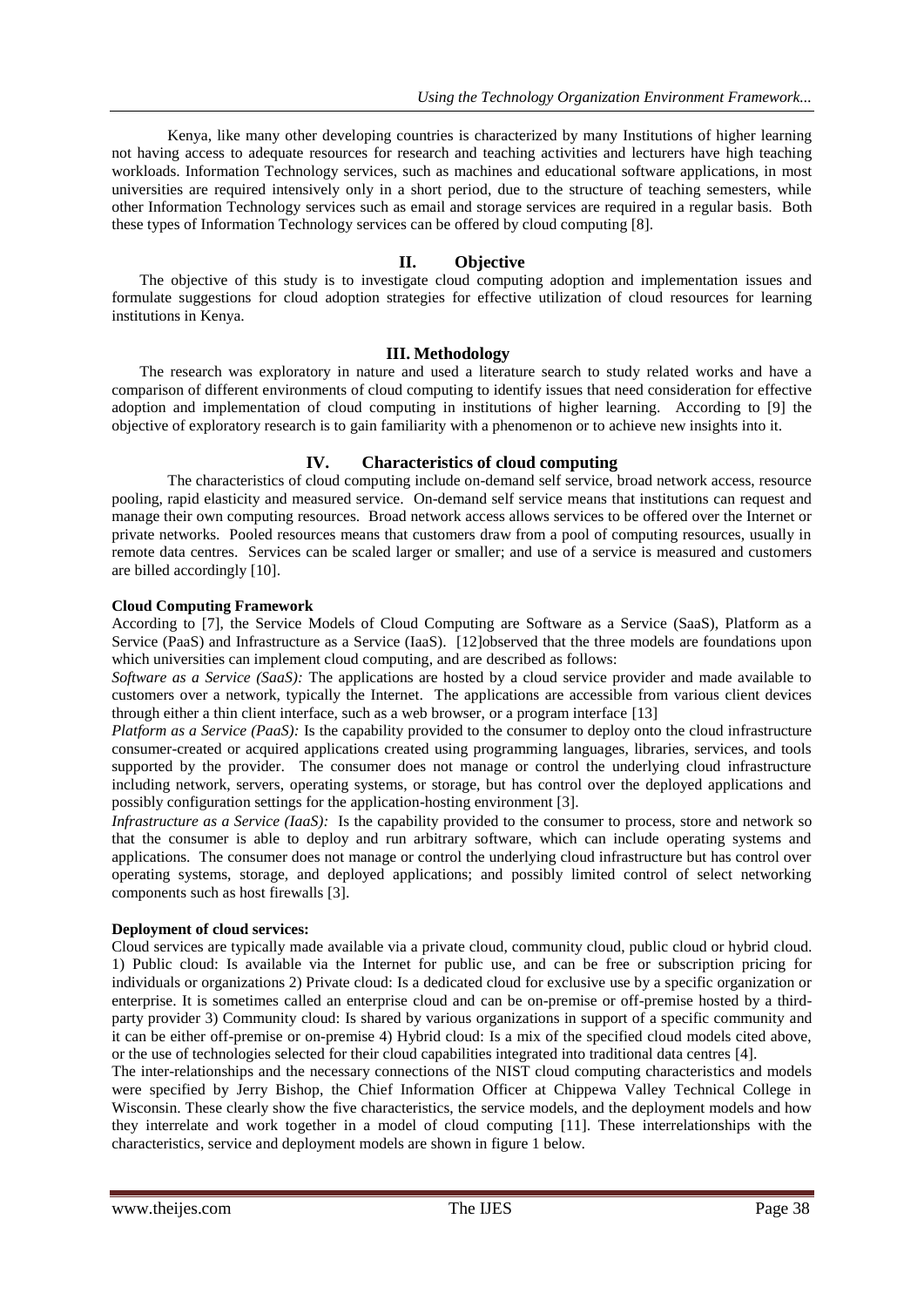

Figure 1: The interrelationships - characteristics, Service and Deployment Models (Source: http://blog.thehigheredcio.com/2011/02/23/cloud-definition-model/)

# **V. Theoretical Foundation**

This study was anchored on the theoretic framework of Technology Organization Environment (TOE). The Technology Organization Environment Theoretical framework developed by [14] identifies three aspects of an organization that influence technological adoption; the environmental context, the organization context, and the technological context. This section examines relevant literature on the three dimensions of TOE in synthesizing adoption and implementation issues of cloud computing in order to suggest strategies that can be useful for institutions of higher learning in Kenya as well as other developing countries.

#### **Technological context**

The technological dimension comprises both the internal and external technologies relevant to the Institution [15]. According to [16], for institutions of higher learning in Kenya, the technology context includes factors of cost and technology competence. The technology resources available internally in these institutions are a reflection of the technology competence and for the case of Kenya these comprise the ICT technical infrastructure, ICT competent employees, internet connections and bandwidth. An institutions technical competence is a strong enabler for adoption of Information Technologies as it forms a basis upon which such initiatives are built [17]. In their study [12] observed that for institutions to implement cloud computing, they need to have computers with adequate physical memory, processors and middleware, and the computing infrastructure need to be integrated with tools which hasten the process of learning like set up of campus network architectures and web based technologies. Since cloud computing is internet based, there is need for adequate internet connections at the institutions and sufficient bandwidth in order to deliver educational services [18]. [19] noted that developing countries need to invest in capacity building especially on long term and short term training in various aspects of cloud computing in order to have cloud computing experts for both technology and regulatory compliance for example compliance to laws relating to data, tax and payment. The external technologies comprise factors such as availability of cloud service providers, internet service providers, power supplies and security.

# **Organizational context**

The organizational context comprises an institution's innovativeness, top management support, organizational culture, the quality of human resource, and size [14] [21]. Organizational culture is associated with the organization's sense of identity, its core values, it's primary ways of working and a set of shared assumptions [22]. In the case of institutions of learning, a school's culture encompasses the vision, plans, norms and values that are shared by school members [23]. Top management support manifests itself in supportive leadership. School leadership has an impact on the implementation of innovations by teachers and administrative staff through its influence on participation in decision-making, reducing feelings of uncertainty and promoting professional developments [24]. School culture has a mediating role in adoption of technologies, and the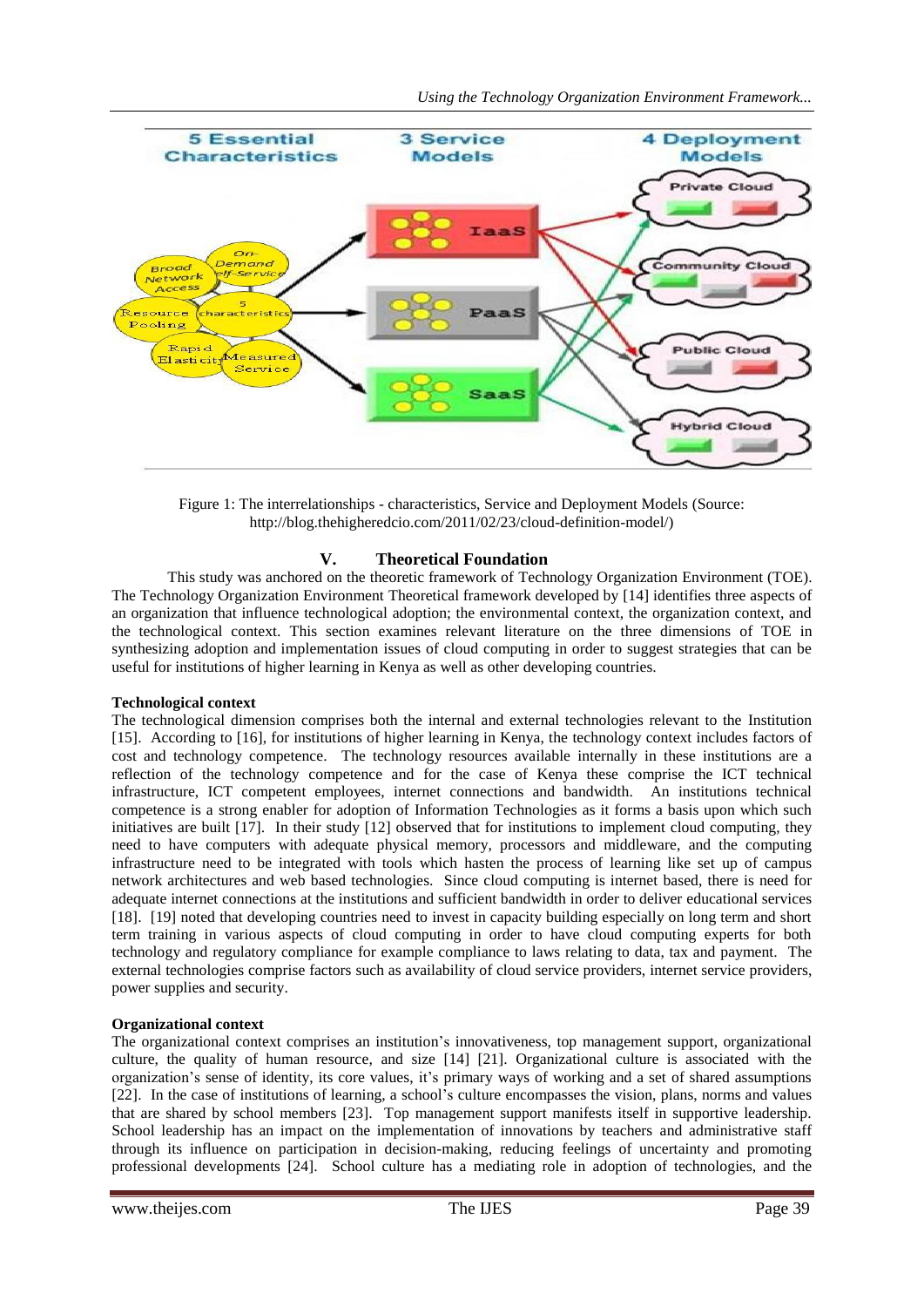innovativeness of a school can be linked to how ready a school is to adopt Information Technology [25]. [22] Observed that the institutions readiness for adoption of an innovation is dependent on technical skills, and therefore a strong IT staff equipped high technical skills and interpersonal skills, will enable an effective partnership between IT and other functions dependent on IT at such institutions. According to [15], Firm size has been consistently recognized as an adoption facilitator. Thus, with regard to adoption of Cloud Computing, larger institutions have several advantages over small institutions. Larger institutions (1) tend to have more slack resources to facilitate adoption; (2) are more likely to achieve economies of scale, an important concern due to the substantial investment required for IT projects; (3) are more capable of bearing the high risk associated with early stage investment in IT projects; and (4) possess more power to urge partners to adopt technology.

## **Environmental context**

The environmental context comprises factors of institutions surroundings, consisting of stakeholders such as sponsors, the government, the community, and competitive pressure. These can influence how an institution interprets the need for innovation, its ability to acquire the resources for pursuing innovation, and its capability for actually deploying [26]. Government regulations can force resources to be allocated for compliance. For example the Kenyan Government, through the ministries of Education, Science and Technology and Information and Communication Technology, developed several policy and strategy documents to guide the integration of ICT in education (National ICT Policy, 2006; Sessional Paper No. 1 of 2005 and Kenya Education Sector Support Program, 2005-2010). These have created awareness on the place of ICT in education, and possibly favoured allocation of resources [27]. In terms of competitive pressure, institutions are likely to come under pressure to go online and adopt Cloud Computing because other institutions have adopted it. The Kenya Governments policy for institutions to provide continuing education and e-learning is also a source of such pressure, since this form of learning can easily be delivered through cloud services. As competition for better delivery of learning increases, institutions may feel the need to adopt Cloud Computing technologies more extensively to gain competitive advantage [17].

# **VI. Adoption and Implementation issues**

The adoption and implementation of cloud solutions has been on the increase with many institutions of higher learning in developing countries adopting the cloud computing offerings. For Institutions without adequate computing resources this is a viable solution and is facilitated by existence of cloud service providers who provide cloud services for free or at discounted rates to educational institutions [28]. Examples of such cloud service providers are: Google, IBM, and Microsoft, all of whom have special packages aimed at providing institutions with access to ICT infrastructure, software, platforms, and other educational services hosted in their clouds. The Google educational package for example has web-based collaborative tools e.g., Gmail, Hangouts, and Google Calendar and productivity tools such as Google Docs consisting of text files, spreadsheet, presentation packages, and form creation and sharing [19]. Thus, Cloud Computing has found its way in many institutions in developing countries, and as a result several institutions have started adopting various cloud services to reduce ICT investment costs as well as making teaching and learning more efficient [19]. According to [19], over 30 institutions across Africa have entered into partnerships which include grants, technical support, consulting, and training with Google to use Google cloud services. These institutions include University of Pretoria (South Africa), University of Ibadan (Nigeria), University of Mauritius (Mauritius), and University of Ghana (Ghana), National University of Rwanda and the University of Nairobi, United States International University, the Kenyan Methodist University, and the Makerere University Business School (MUBS). However, despite the economic potential of the computing models and other models of shared services, valid concerns remain for leaders of institutions deliberating particulars of their institution's involvement in the cloud. A number of primary concerns have been articulated by institutions [20]. In order to address these concerns, issues that must be addressed for successful adoption and implementation of cloud computing for institutions of higher learning in Kenya as well as other developing countries include:

# *Cloud Computing Expertise*

Cloud computing aims at reducing administrative efforts from non-IT people, consequently expertise in cloud computing is required for technologies such as virtualization, cloud APIs, and web services and for regulatory compliance e.g. laws, data compliance, tax and payments There is need for continuous capacity planning and building in institutions since this expertise can be a strong enabler in utilizing public cloud offerings for institutions in developing countries [8]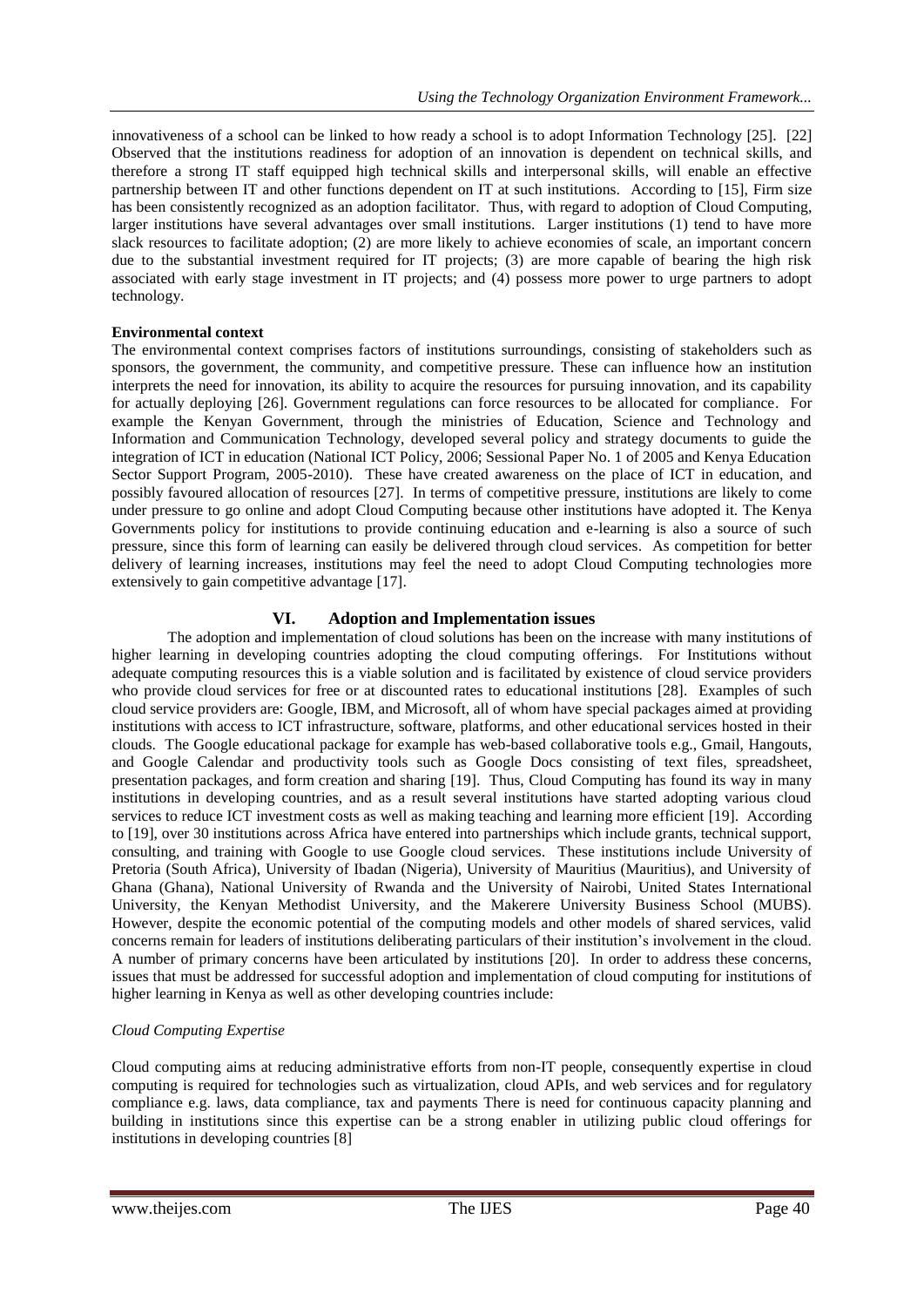# *Availability Internet bandwidth*

The institutions in developing countries need to develop their ICT infrastructure and have in place adequate internet connections, adequate bandwidth, and stable power supply [8]. Cloud computing services are availed over the network and accessed through standard mechanisms that promote use by heterogeneous thin or thick client platforms e.g. mobile phones, tablets, laptops and workstations [29]

## *Financial resources for metered payments*

According to [8], Cost analysis from existing clouds indicates that it is still quite expensive for educational institutions in developing countries, compared with their income, in their efforts to utilize clouds. Popular payment methods accepted by many public cloud providers are done electronically, which could be a problem in developing countries, where the use of credit cards and online banking is still limited and banking systems are not well developed. There are also strict regulations on making overseas payments in some of the developing countries. Since such limitations of payment system may hinder the adoption of public cloud in academic institutions, there is need for such institutions developing to set clear business objectives and adoption principles to help them overcome such obstacles [30], [8].

## *Information Security Concerns and Compliance*

[20] States that among the key challenges for cloud computing are security issues, such as security of the facility where data is stored; security of data transport; and reliability of the provider, its service track record, and its business bona fides. Adoption and implementation strategies selected for educational institutions in developing countries therefore must address Information Security and Compliance concerns at all levels e.g., network, host, application, and data levels can be achieved and how applications security is moved to Cloud Computing [32]

## *Service and Infrastructure Readiness*

[30] stated that most cloud service providers do not have the track record on which institutions can build the necessary trust in order to shift their existing services without either great deliberation or a very compelling benefit. Service provider attributes only come with time, reputation, and experience. Compounding these challenges, most IT departments in institutions of higher learning are not themselves highly skilled in managing risk and service performance in third parties. [30] asserts that lack of confidence in the cloud stems from: 1)Poor or nonexistent service level agreements 2) Inadequate risk management 3) ROI justification, management of change orders, and vendor lock-in 4) Market immaturity 5) Management issues

[11] observed that, the visual interrelationships in Figure 1 explain different configurations available for institutions in cloud-based strategies, and institutions should ideally begin with one service model, such as SaaS and a Public Cloud deployment model as a pilot, and then slowly scale if the pilot proves successful, and it is also possible to use several deployment models to support one or more service models, as indicated by the various red, green, and grey arrows depending again on the institutional needs and costs

# **VII. Adoption and Implementation Strategies**

Migrating towards cloud needs a well defined strategy that supports Cloud Computing capabilities. In order to have success, the cloud strategy must take into account the real needs of the institution and be aligned with the institutions strategy [31]. In their researches related to the transition to Cloud Computing and the experience of universities using it [31] suggested a migrating strategy towards cloud, based on the following five stages: a) Developing the knowledge base about Cloud Computing; by participating at seminaries, conferences, discussions with the suppliers and consulting the most recent researches in the field. b) Evaluating the present stage of the university from the point of view of the IT needs, structure and usage; by understanding the university IT infrastructure, the data, services, processes and applications that may be migrated or need to be maintained within the university, so as to observe the security policy. c) Experimenting the Cloud Computing solutions; the transition to cloud may be achieved gradually, starting from testing a pilot project in cloud and then externalizing the applications chosen for cloud. d) Choosing the Cloud Computing solution; by identifying the data and applications, functions and main processes within the university and evaluating these elements according to criteria, such as mission, importance within the university, sensitivity, confidentiality, integrity, availability, in order to determine the candidate elements for cloud. e) Implementation and management of the Cloud Computing solution. These stages are illustrated by Figure 2.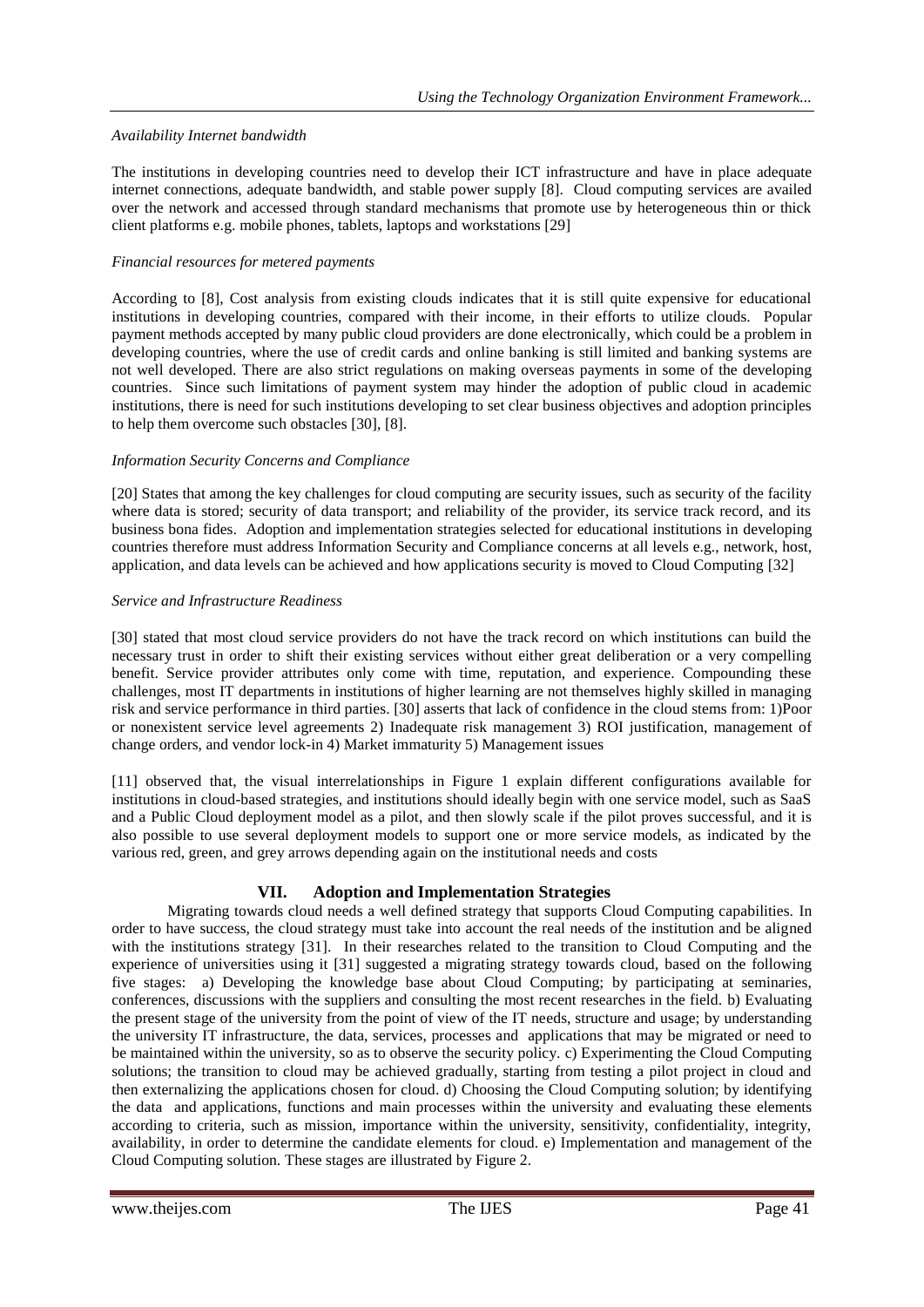

Figure 2: Cloud Strategy in Higher Education (Adapted from [31]).

#### **VIII. Conclusion and Recommendations**

This study is a step towards providing information on an appropriate framework that may be used in helping institutions adopt and utilize cloud services. The study considered adoption and implementation issues, and strategies that may be used by institutions of higher learning to adopt cloud computing. The Technology Organization Framework can be used to guide leaders of learning Institutions on the specific aspects of their institutions that need improvement in order to achieve the technological adoption of cloud computing. The study recommends further studies that will help determine the usefulness of combining the TOE framework with other existing theories on technology adoption.

#### **References**

- [1] Idowu, S. A., & Osofisan, A. O. (2012). Cloud Computing and Sustainable Development in Higher Education. *Journal of Emerging Trends in Computing and Information Sciences , 3* (11).
- [2] ICT WebTeam, U. o. N (2013). *http://ict.uonbi.ac.ke/sites/default/files/centraladmin/ictc/ICTservicecharter.pdf*. Retrieved
- March 22, 2015, from ICTC Website: http://ict.uonbi.ac.ke/service-charter [3] Jain, A., & Pandey, U. S. (2013). Role of Cloud Computing in Higher Education. *International journal of Advanced Research in*
- *Computer Science and Software Engineering , 3* (7).
- [4] An Oracle White Paper. (2011). *Oracle's Cloud Solutions for Higher Education and Research.*
- [5] Bailey, W. (2012). Retrieved March 23, 2015, from CloudTweaks.com: http://cloudtweaks.com/2012/09/effective-ways-cloudcomputing-can-contribute-to-education-success/
- [6] Lanois, P. (2010). Caught in the Clouds: The Web 2.0, Cloud Computing, and Privacy? *Northwestern Journal of Technology and Intellectual Property , 9* (2).
- [7] National Institute of Standards andTechnology. (2011). *The NIST Definition of Cloud Computing Computing.* U. S. Department of Commerce.
- [8] Truong, H.-L., Pham, T.-V., Thoai, N., & Dustdar, S. (2012). Cloud Computing for Education and Research in Developing Countries. 78-94. IGI Global
- [9] Kothari, C. R. (2004). *Research Methodology: methods and techniques.* New Delhi: New Age international Ltd.
- [10] Office of the Privacy Commissioner of Canada. (2014). Retrieved March 22, 2015, from www.priv.gc.ca: [https://www.priv.gc.ca/resource/fs-fi/02\\_05\\_d\\_51\\_cc\\_e.pdf](https://www.priv.gc.ca/resource/fs-fi/02_05_d_51_cc_e.pdf)
- [11] Usman, S. H., & Noordin, M. F. (2013). Cloud Computing calls for new IT leadership role in Higher Education. *International Journal of Engineering Science Invention , 2* (4), 16-24.
- [12] Kebande, V. R., Sigar, K. O., & Odongo, G. Y. (2013). Meta-Modeling Cloud Computing Architecture in Distance Learning. *International Journal of Computer Science Issues , 10* (3), 66-72.
- [13] Kuo, A. M.-H. (2011.). Opportunities and Challenges of Cloud Computing to Improve Health Care Services. *Journal of Medical Internet Research , 13* (3).
- [14] Tornatzky, L. G., & Fleischer, M. (1990). *The processes of technological innovation.* Lexington, MA: Lexington Books.
- [15] Zhu, K., Kraemer, K. L., & Xu, S. (2002). A Cross-Country Study of Electronic Business Adoption Using the Technology-Organization-Environment Framework. *Twenty-Third International Conference on Information Systems*, (pp. 337-348).
- [16] Namisiko, P., Munialo, C., & Nyongesa, S. (2014). Towards an Optimization Framework for E-Learning in Developing Countries: A Case of Private Universities in Kenya. *Journal of Computer Science and Information Technology , 2* (2), 131-148.
- [17] Gibbs, J. L., & Kraemer, K. L. (2004). A Cross-Country Investigation of the Determinants of Scope of E-commerce Use: An Institutional Approach. *Electronic Markets , 14* (2).
- [18] Laisheng, X., & Zhengxia, W. (2011). Cloud Computing: A New Business Paradigm for E-learning. *Third International Conference on Measuring Technology and Mechatronics Automation*, (pp. 716-719).